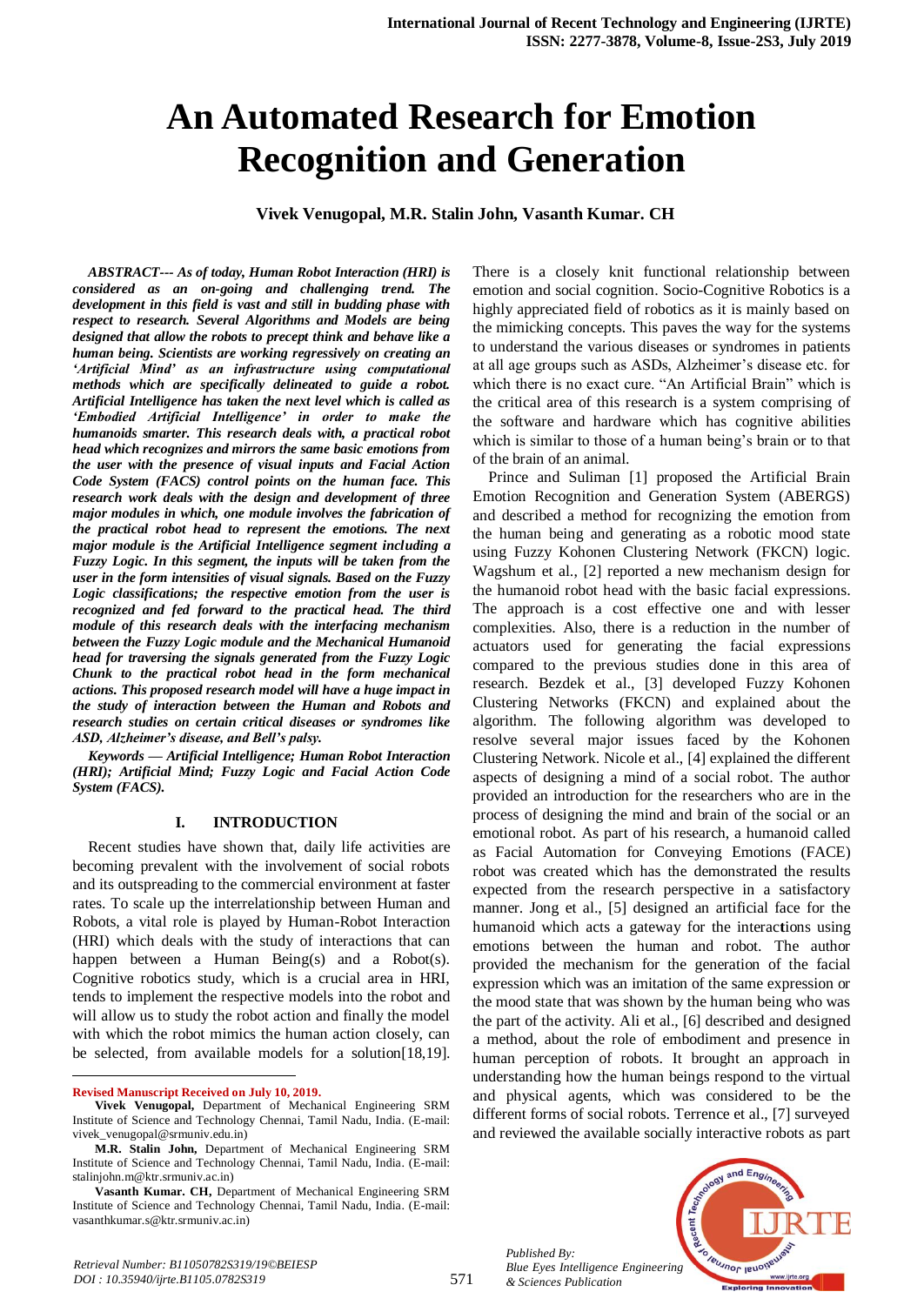of the research and concluded that the socially interactive robots will play a crucial role in our world while working with humans and while working for the human beings. The author highlighted the involvement of the socially interactive robots in the field of health care, therapy and rehabilitation.

Yu and Xiaojiao, [8], studied and analyzedthe simulations of humanoid facial expression behavior and succeeded in designing the structure of the expression robot using Finite Element Analysis (FEA) software. The FEA software used for this purpose was ABAQUS which paved the way to analyze the four kinds of basic and typical facial expressions on the robot. Jizheng et al., [9] described about the designing of the head of the humanoid robot based on Uncanny Valley and FACS. In this paper, based on the survey done on the interaction of the robot head with the human beings, they could conclude that a robot head designed with 15 servo motors could show only the basic sets of human emotions. Ying-Li et al., [10] conducted an elaborated study on the facial expression analysis and recognizing the action units for the respective analysis. This study imparted a greater knowledge in identifying the different types of emotions generated by the human face and the same can be implemented in the social robot as well based on the Action Units (AU) of the face, which resembles with the expression shown by the humans pretty closely. Ge et al., [11] proposed a system which was highly interactive and be responsible for the reconstruction of the facial expression of a human being with the help of robot head. The research employed a non-linear mass spring model for the simulation of around 22 facial muscles movements during the facial expressions by coupling the facial linear spring model with Support Vector Machine (SVM) classifier to generate facial expressions which was more effective than that generated by the non-linear spring model. Meng-Ju et al., [12] developed a novel design of an autonomous robotic facial expression generation using Fuzzy Kohonen Clustering Network (FKCN) as its artificial brain. Lei et al., [13], presented a novel Adaptive Fuzzy Kohonen Clustering Network with algorithm for image segmentation purpose, to resolve the setbacks faced by the Kohonen Clustering Network alone for better convergence rates, reduced computational costs after comparing it with the conventional FKCN algorithm. Yanqing et al., [14], developed and demonstrated an algorithm for the Fuzzy Kohonen Clustering Network which has better efficiency than the conventional FKCN. The developed algorithm overcame the conventional FKCN making it three times faster than the original FKCN and could handle larger data sets which could not be handled by the original FKCN. Puri et al., [15] described the methodology used to detect facial expressions using image processing in Python. The research described the various steps from setting up the Python libraries required in this regard till the final output where the facial expression was detected.Viola and Jones, [16], described the technique of rapid object detection using boosted cascading method of simple features which can be used for the detection of the face as an input to the system. This technique helps in designing the algorithm for the software component of the research work.

The literature survey resulted in understanding the various autonomous methods for mimicking the facial expression of a human on a robot face with various simulation techniques. Also the methodology for the use of Fuzzy Logic for computing the input variables as part of the respective research and produce the output in the form of various simulation techniques have been discussed in the respective research papers. The research work done in papers on the autonomous facial expression recognitions lacked a particular criterion where the simulation techniques did not include the application of the logic on practical Robot faces but on visual types of simulation techniques. Hence, the research works lacked in the use of any microcontroller for the interfacing purposes. As part of this research work,the authors are concentrating on interfacing a practical robot head for mirroring the human emotion to an extent with the use of an efficient microcontroller. The logic considered for this research purpose will be Fuzzy Logic using Keras model with Haar Cascade Algorithm [16] which has got a better throughput of the system. Even the error rates of the dataset clusters are reduced significantly.The author concentrated on the fabrication of the practical robot head structure. The parts of the following robot head structure was completely built in-house and the fabrication was successfully completed with very minimal costs compared to that of the existing mechanisms as per the current trends

## **II. METHODOLOGY**

The methodology that has been followed for this research has been diagrammatically shown in Fig. 1, the methodology provides and overall functionality of the respective research activity.





## *A. User Emotional Intensity Recognizer:*

The emotion state of the face of the human being is captured. The image sensing device or the camera is placed in front of the human face while the image is captured. The Open CV software will be able to identify the intensities of the emotion of the human face at a particular time (t) is identified and is represented as vectors and is passed to the next stage of setup. The range of the intensities fed as an input ranges between 0 and 1. The intensity values are represented as specific values which vary for each emotions represented by the human being which can be Happiness, Fear, Sadness or Neutral etc.



*Published By:*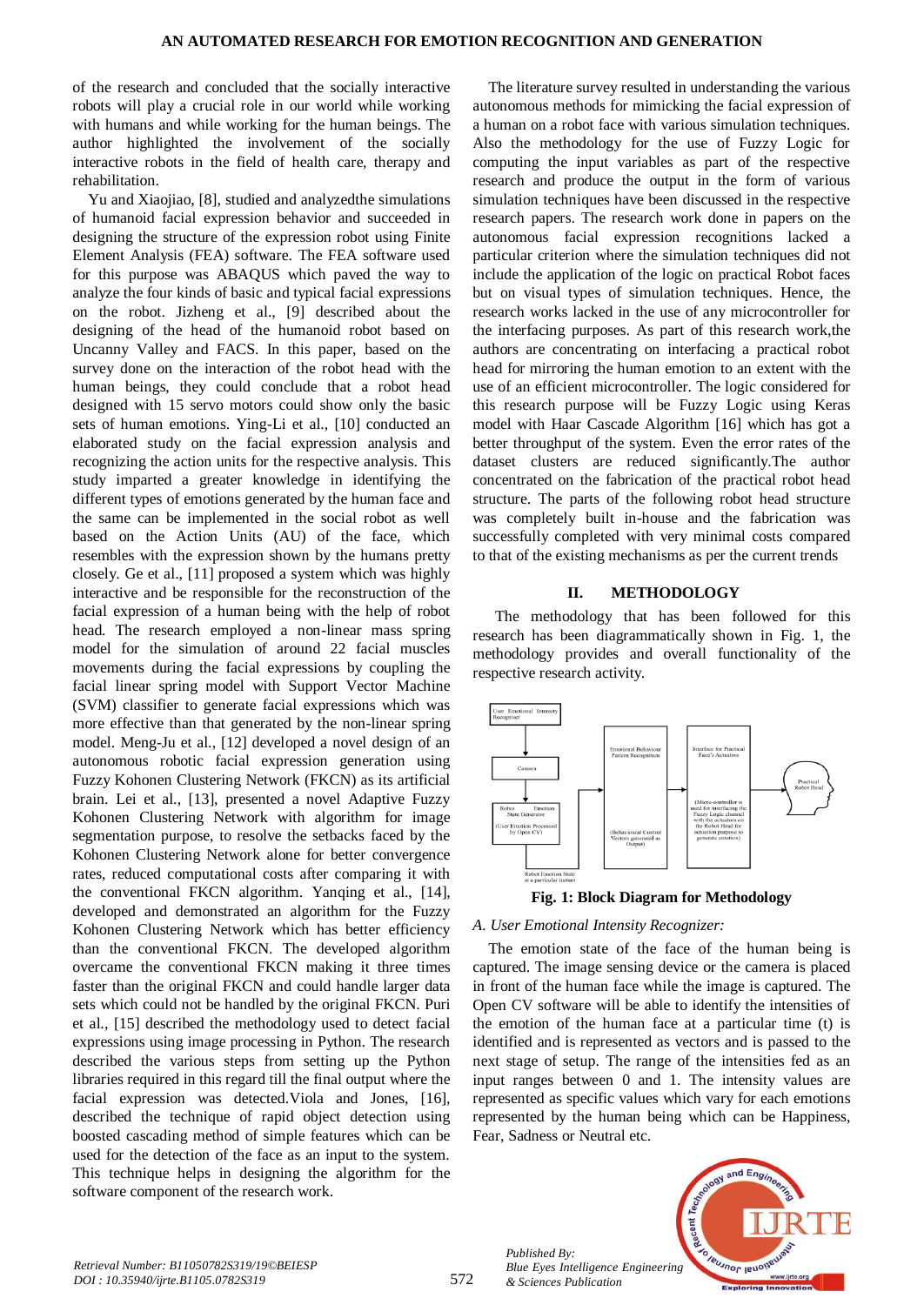#### *B. Robot Emotion State Generator:*

The values of the facial expression intensity, at a particular time are fed and have got the logic to generate the Emotion State at that particular moment of time. The output generated from this particular block is a behavioral vector which is fed to the next block or layer of the setup of the project. Here the Robotic Mood State at a particular instant which is the output of the respective is updated and represented as  $(E_i)$  and the mood state of the robot at a previous instant is stored in the buffer.

#### *C. Emotional Behavior Pattern Recognizer:*

The most critical block of the setup or the methodology and is considered as the artificial brain setup of the robot which leads to the pattern recognition. Fusion Designing is carried out in this block is by using the concept of Pattern Recognition. Fuzzy Logic is used for analyzing the type of the emotion shown by the user to the camera setup. Once the camera captures the image, the same is processed by the use of the Fuzzy Logic implemented to the setup by using Python with Tensor Flow. The Keras Model with Haar Cascade Algorithm was used to generate the output behavioral vectors. This output from the module will be certain set of values which is considered as vectors. It is also called as the behavioral vectors in specific which is fed to the interfacing unit between the practical robot head and front end applications.

#### *D. Interface for Practical Face Actuators:*

The signal generated from the previous block of the setup of the robot 'Emotional Behavior Pattern Recognition' will have to converted to a pulse signal for the motors prepared for the actuation purpose of the respective emotions on the practical face of the robot head structure. The microcontroller facility selected for this purpose can be an ARDUINO MEGA 2560 which enables the communication with the practical robot head's artificial face actuators. Each motor assigned for the respective emotion that is to be mirrored by the physical robot face simulator is connected to the respective ports of the microcontroller whichever is going to be used and the microcontroller should be given the necessary power supply as per requirements.

#### *1) Practical Robot Head with Face Simulator:*

For this work and methodology the author decided on building a practical robotic face for mirroring the emotions as made by the user or the human being. The input from the controller interface between the fuzzy logic and the physical robotic head is fed to the respective motor whose blades are connected to the respective action points on the face of the robot via tendons and springs. On the actuation of the motor, which is actually a servo motor, the blade will rotate to the programmed angular degrees. On this motion the tendons will be pulled and the respective emotion will be displayed in on the robotic face on which the skin is applied for expressing the emotions after the actuation of the motors. The skin material is SILOCZEST LSR-105 RTV Silicon Rubber material. The skull for the face was made with the PLA (Poly Lactic Acid) material via 3D Printing. For each emotion to be displayed on the face of the robot, each motor was set on a pulley setup for the pulley action on the

tendons connected between the motor and the face's action points. Also to prepare the skin of the robot's practical face, a mold was prepared which had a curing period of a week and the skin material was made through the mold which was prepared. Fig. 2 represents the mechanism followed by the robot head structure used for this research.



**Fig. 2: Practical Robot Head Mechanism**

#### **III. EXPERIMENTAL SETUP ARRANGEMENTS**

This research work had been done based on the fabrication perspective and software perspective. Apart from aforementioned activities in the experimental setup perspective, several other activities had to be carried out. These activities included the mold preparation for the creation of the mask of the practical Robot Head structure, creation of the face structure's skin material, identifying the Facial Action points etc. The detailed structural chart of the activities carried out as per process for this research has been shown in Fig. 3:



**Fig. 3: Experimental Setup Steps**

#### *A. Robot Head Development:*

*Published By:*

*& Sciences Publication* 

The Robot Head had to be developed in in such a way that it came close to a realistic resemblance of a humanoid.

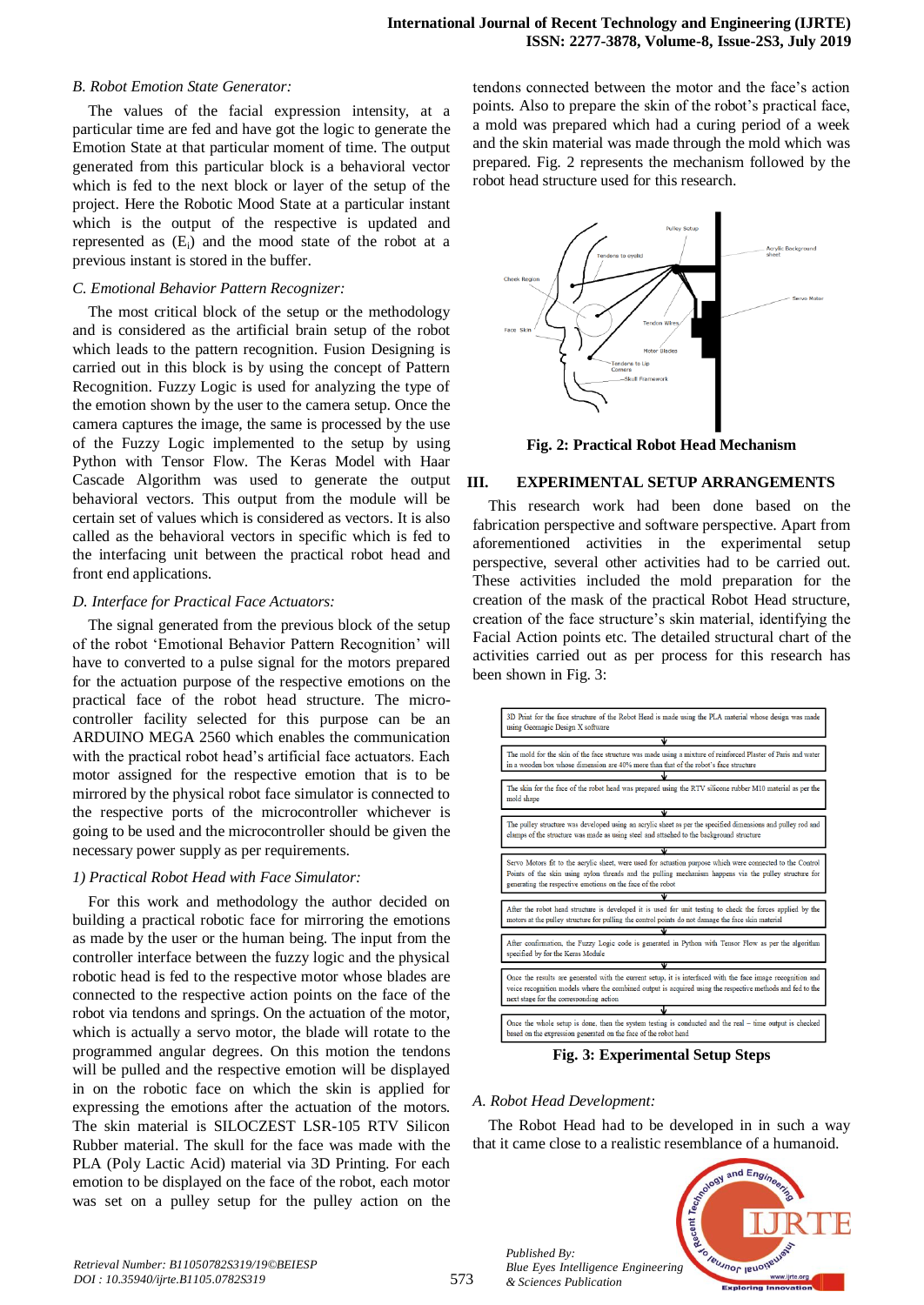#### *B. Face Structure:*

In this research, to develop the robot head, initially the author created the face skull structure using the STL file of an original skull of a human body. Modifications were made to the originally acquired file in GEOMAGIC DESIGN X Software, based on the requirements from the research perspective. Once the modified STL file was generated, the final robot head face structure was generated using a Delta 3D printer and the material used for this activity was PLA.

As part of the preparation of the mold for the skin of the face mask of the project, a wooden box was made as the initial process. The dimensions of the wooden box was made keeping an extra 40% of the dimension of the face skull length wise, breadth wise and height wise. Initially half of the box was filled with sand and made wet for leveling purpose along with traces of hay over the sand bed. The face mask or skull on which oil was applied was fixed steadily on the leveled sand. Later a mixture of Plaster of Paris and water in the ratio (1:2) was applied to the face mask and spread over accordingly as per the shape. Also strays of coir was applied in the Plaster of Paris mixture for proper curing purpose of the mold.

#### *C. Background Pulley Mechanism:*

In this research, an acrylic sheet with the respective markings for the pulley set up and the motor fittings was cut and made ready. A clamp of 15 cm length was fit at each ends which is 30 cm apart from each other. A pipe rod of 1cm diameter was welded to the end of each clamps fit to the acrylic sheet which is 30 cm apart. The motors (servo motors) for each expression of the face will be fit to the acrylic sheet at the positions as marked on it. The tendons which are actually the nylon wires will be tied from the motor blades and via the pulley mechanism will be joined to the action points of the face. Based on the rotation actionof the motor the wires will be pulled and released via the pulley mechanism.

#### *D. Fuzzy Logic in Python with Tensor Flow Application:*

In this research, the most critical zone was that of the use of the Fuzzy Logic method [15]. Python with Tensor Flow techniquefor coding was used to test the image processing of the three different emotions of three different users. The model used for this application is Keras Module with Haar Cascade Algorithm [16]. This helps in calculating the accuracy of out methodology to be used for the initial level of the image processing before feeding it to the next level of the setup for the robot face to mirror or imitate. The authoris trying to improvise our approach by implementing various combinations of "Emotional Seed" like {happy, angry, compassionate}; {caring, sad, funny}; {smiling, rude, boring}; {mischievous, serious, funny}; {happy, naughty, angry} etc. The fuzzy weights can vary between 0 and 1 theoretically; but in contrast to the research work done currently the author can also take weights in third place of decimal, e.g.: 0.548, 0.876 etc.

The intensities of the human emotions are collected, namely, neutral, happiness, sad and anger intensities are collected via Image sensing component [12]. The user's emotional state is identified by the combination of the emotional intensities values and is sent to the Emotional

Behavior Pattern Recognizer. This scheme has been designed using a fuzzy logic using Keras Model along with Haar Cascade Algorithm [16] for the autonomous generation of the facial expression on the robot face.The Python along with Tensor Flow running in the background was used as the platform for the coding purpose of the algorithm.The intensities of the image of the user are measured by the Fuzzy logic. The response is generated by the Fuzzy Logic in response to the estimated emotional intensities and is sent to the next stage. Finally the algorithm [16] for the Fuzzy Logic will be applied on the values obtained to give the final output after pattern recognition stage and is fed to the interface to simulate on the practical robot face.

### **IV. ALGORITHM**

The algorithm was designed based on the Haar Cascade Classifier and the use of Keras Model with Haar Cascade Algorithm for Object Detection Purpose (Face Recognition) [16]. The respective algorithm that was used for the face detection along with the detection of the emotion type of the face as part of this research activity is as follows:

Step 1: Load the required XML classifiers

Step 2: Load the input image (or video) – the human face in this case, in a grey scale mode

Step 3: Check if the face is found

Step 4: If yes, return the positions of the detected face as  $Rect(x,y,w,h)$ 

Step 5: Once these locations are identified, the 'Region of Interest' (ROI) can be created for the face

Step 6: Based on the values of the pixels of the image created, the predictions are made – Prediction probability vector

Step 7: Find the maximum indexed array based on the predictions

Step 8: Define the list of emotions that are to be recognized and generated on the practical robot head

Step 9: Get the emotion value from the maximum indexed values of the variable assigned to the list of emotions – Most probable item

Step 10: Sent the respective value of the variable for emotions to the ARDUINO IDE through serial communication

Step 11: Get the output to the assigned motor and generate the respective type of emotion on the practical robot face

#### **V. EXPERIMENTAL SETUP**

The experimental setup was developed as three different modules, (i) Fabrication of the practical robot head module, (ii) Interfacing module between the front end input collection module and mechanical robot head module and finally (iii) The front end input module where the inputs was taken from the emotion of the human in the form of face image recognition intensities. The Robot head fabrication was considered as a novelty of this research work and the whole experimental setup can be represented as in Fig.4:



*Retrieval Number: B11050782S319/19©BEIESP DOI : 10.35940/ijrte.B1105.0782S319*

*Published By:*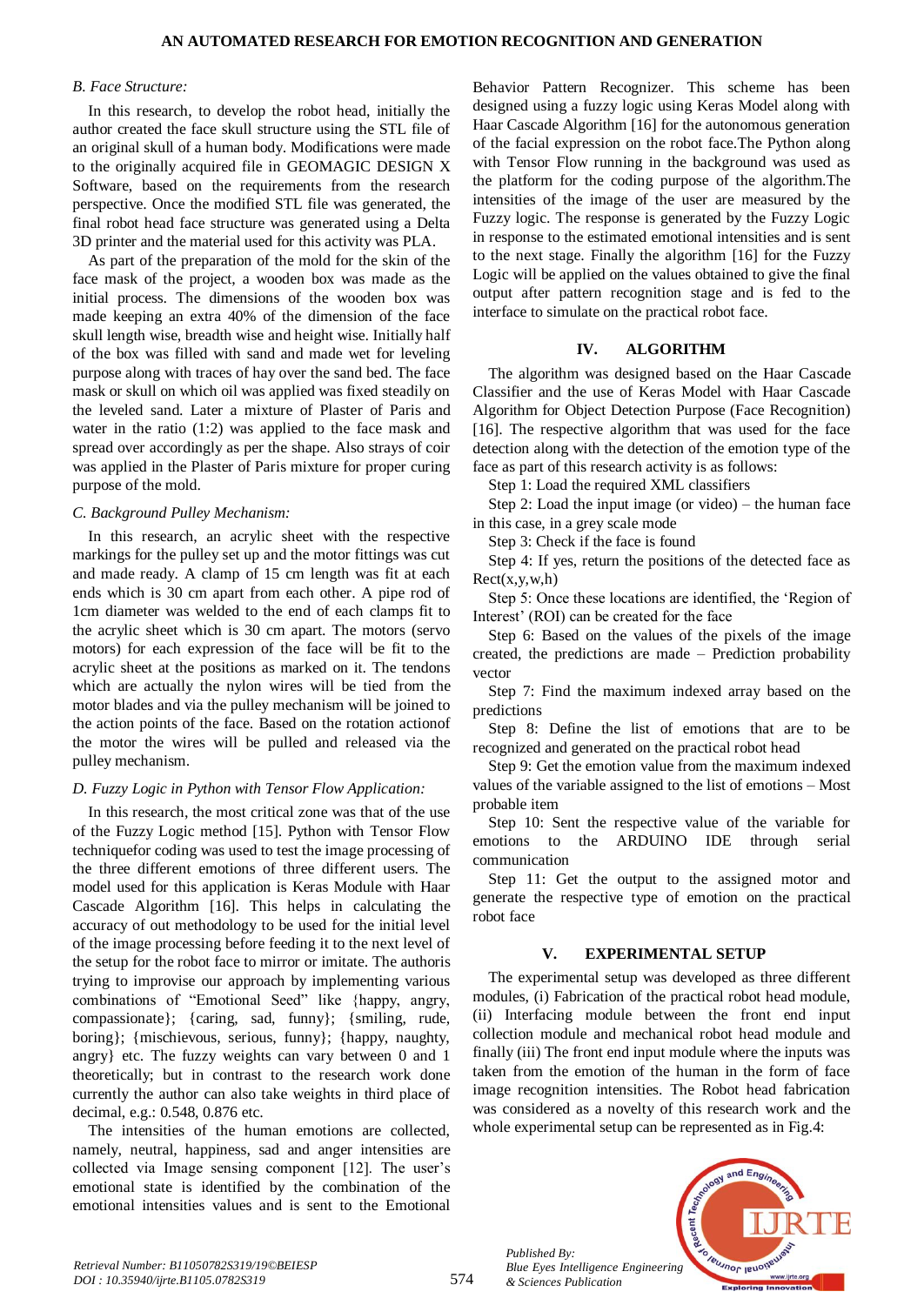

**Fig. 4: Experimental Setup**

## **VI. EXPERIMENTAL RESULTS**

The experiment was conducted as per process, for identifying the accuracy of the Fuzzy Logic method used for identifying the emotion types of different users (three in this case) and the author tried out 4 different emotions (Happy, Sad, Angry and Neutral). Based on the outcome of the fuzzy logic applied the author could calculate the accuracy of the fuzzy logic applied to the different emotions sets shown by different users Table 1 shows the Fuzzy Logic output for the emotions generated by different users.

## **Table 1: Fuzzy Logic output for the emotions generated by different subjects**



## **VII. CONCLUSION**

In the current scenario of the research work, the author could fabricate a practical robot head with in-house developed Face Structure (using 3D Printing), Pulley Mechanism, Face Mask (Made using the mold and the material being SILOCZEST LSR-105 Silicone Rubber) and a Futuba S3003 Servo Motor with a sweep angle of 180°. And, the author could achieve this feat with very minimal costs incurred and a successful design phase test of the Practical Robot Head. The authors could also generate the intensities for the emotions generated by different users which could act as the input to the interface consisting of the actuators to generate the emotions on the face of the robot head. The author could achieve 75% of accuracy in each subject's emotion analysis by the fuzzy logic.

## **ACKNOWLEDGMENT**

The authors of this research work sincerely thank Mr. D. Raja (Assistant Professor, Department of Mechanical Engineering, SRMIST) and Mr. J. Daniel Glad Stephen (Assistant Professor, Department of Mechanical Engineering, SRMIST) for providing us support in preparing and developing the STL file for the skull framework for the robot head. The authors also express sincere gratitude towards the FABLAB team of SRMIST who extended their valuable support in generating the 3D printed model of the Robot Head Framework. The authors also thank Mr. E. Vijayaragavan (Assistant Professor, Department of Mechanical Engineering, SRMIST) for assisting us in the designing of the Backend Pulley Mechanism in CAD.

## **REFERENCES**

- 1. M. Prince and S. Alsuhaibani, Adaptive artificial brain for humanoid robot using Pattern Recognition and Machine Learning, IJCSNS International Journal of Computer Science and Network Security, VOL.17 No.5, 2017.
- 2. W.T. Asheber, C.Y. Lin and S.H. Yen, Humanoid Head Face Mechanism with Expandable Facial Expressions, International Journal of Advanced Robotic Systems, DOI: 10.5772/62181, 2015.
- 3. J.C. Bezdec, C.K.E. Tsao and N.R. Pal, Fuzzy Kohonen Clustering Networks, [1992 Proceedings] IEEE International Conference on Fuzzy Systems, DOI: 10.1109/FUZZY.1992.258797, 1992.
- 4. N. Lazzeri, D. Mazzei, L. Cominelli, A. Cisternino and D.E. De Rossi, Designing the Mind of a Social Robot, MDPI/Journal/Applied Sciences, Vol. 302, DOI: 10.3390/app8020302, 2018.
- 5. J.W. Kwak, H.J. Chi, K.M. Jung, J.C. Koo, J.W. Jeon, Y. Lee et al., A Face Robot Actuated With Artificial Muscle Based on Dielectric Elastomer, Journal of Mechanical Science and Technology, Vol.19, No 2, pp. 578~588, 2005.
- 6. A. Mollahosseini, H. Abdollahi, T.D. Sweeny, R. Cole and M.H. Mahoor, Role of embodiment and presence in human perception of robots' facial cues, International Journal Human Computer Studies, Vol.116, pp. 25~39, 2018.
- 7. T. Fong, I. Nourbakhsh, and K. Dautenhahn, A survey of socially interactive robots, Robotics and Autonomous Systems, Vol. 42, pp. 143~166, 2003.
- 8. Y. Zhang and X. Wang, Analysis and Research of Humanoid Robot Facial Expression Behavior Simulations, Advanced Materials Research, ISSN: 1662-8985, Vol. 645, pp. 239~242, 2013.
- 9. J. Yan, Z. Wang and Y. Yan, Humanoid Robot Head Design Based on Uncanny Valley and FACS, Journal of Robotics, Vol. 2014, 5 pages, DOI: 10.1155/2014/208924, 2014.
- 10. Y.L. Tian, T. Kanade and J.F. Cohn, Recognizing Action Units for Facial Expressions Analysis, IEEE Transactions on Pattern Analysis and Machine Intelligence, Vol. 23, No 2, 2001.
- 11. S.S. Ge, C. Wang and C.C. Hang, Facial expression imitation in robot interaction, RO-MAN 2008 - The 17th IEEE International Symposium on Robot and Human Interactive Communication, DOI: 10.1109/ROMAN.2008.4600668, 2008.
- 12. M.J. Han, C.H. Lin and K.T. Song, Autonomous Emotional Expression Generation of a Robotic Face, Proceedings of the 2009 IEEE International Conference on Systems, Man, and Cybernetics, 978-1-4244-2794-9/09 IEEE, 2009.
- 13. W. Lei and Q. Feihu, Adaptive Fuzzy Kohonen Clustering Network for Image Segmentation, DOI: 0-7803-5529-6/99/ 1999 IEEE, 1999.



*Published By:*